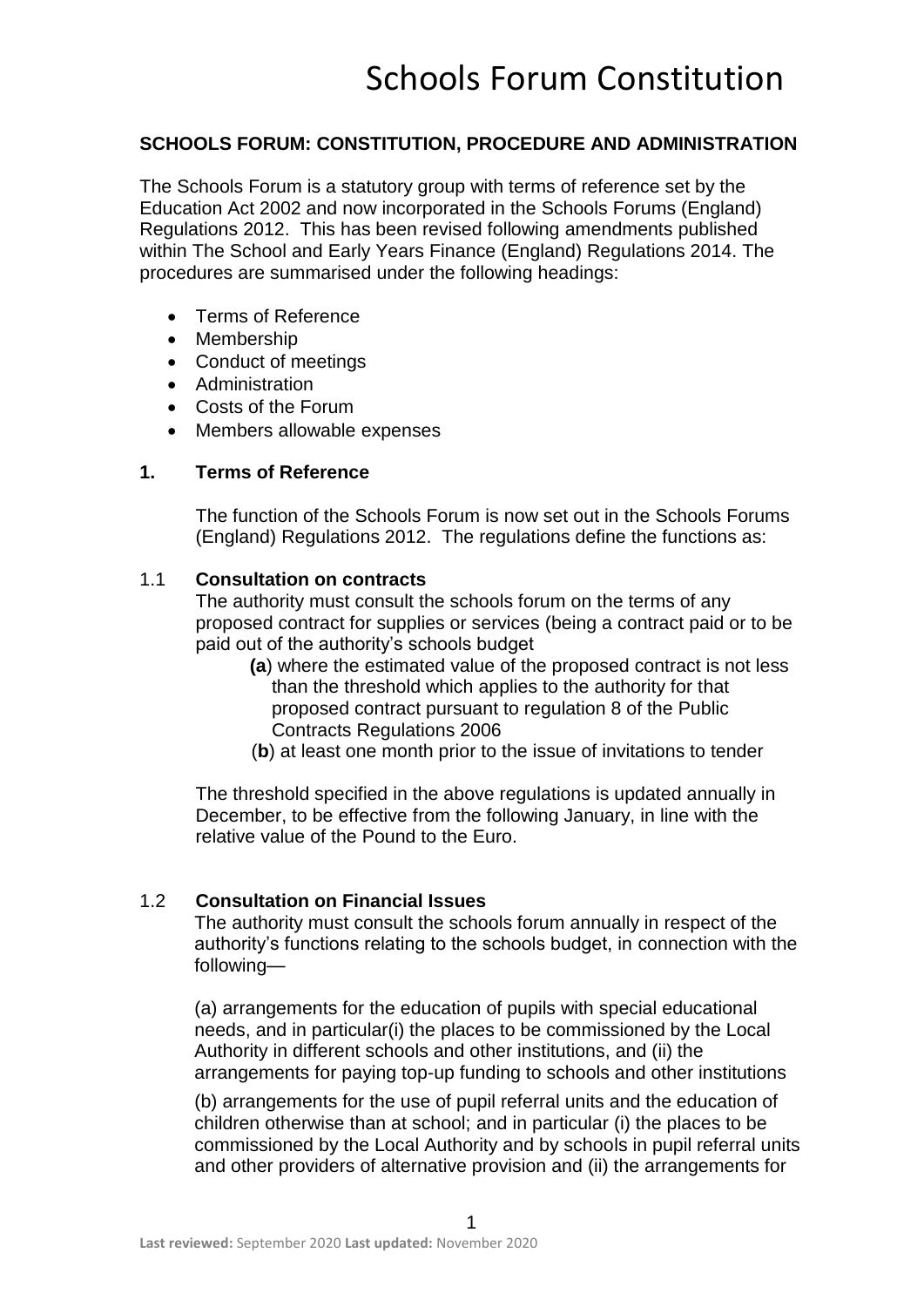paying top-up funding to PRUs and other providers of alternative provision.

(c) arrangements for early years provision;

(d) administrative arrangements for the allocation of central government grants paid to schools via the authority.

1.3 The authority may consult the forum on such other matters concerning the funding of schools as they see fit.

### 1.4 **Information about consultations**

The schools forum must inform the governing bodies of schools maintained by the authority of any consultation carried out by the authority under 1.1 or 1.2 above, as soon as it reasonably can.

### **2 Membership**

- 2.1 The Schools Forum membership is set out in Appendix A to this document. It represents the minimum membership which secures a reasonable non-school membership.
- 2.2 The maintained school members are to be an equal number of heads and governors. Heads and governors conferences can nominate substitute members from maintained schools in order that full representation across the three phases is secured at each meeting of the Forum. The Clerk should be notified in advance when a substitute is to attend a meeting.
- 2.3 The Headteacher of the City's Pupil Referral Unit shall be a representative on the School Forum.
- 2.4 The Academy members are representatives of Academy proprietors in Southampton and so could be a principal/headteacher or a governor or another person elected by Academy proprietors. Academy proprietors can nominate substitute members in order that full representation of the Academy sector is maintained. The Clerk should be notified in advance if a substitute is to attend a meeting
- 2.5 The balance of maintained schools members and academy members in the schools block is broadly proportionate to the numbers of schools and pupils educated in each sector and will be reviewed annually in September.
- 2.6 Following the determination of non-school members, special school and pupil referral unit representatives the balance of maintained primary and secondary school members takes account of the relative numbers of pupils in those sectors as at September 2020 and will be reviewed annually in September each year.
- 2.7 Where the annual review shows that an adjustment in relative group sizes is necessary the relevant group(s) will review the current membership and advise the Clerk of the revised membership. In the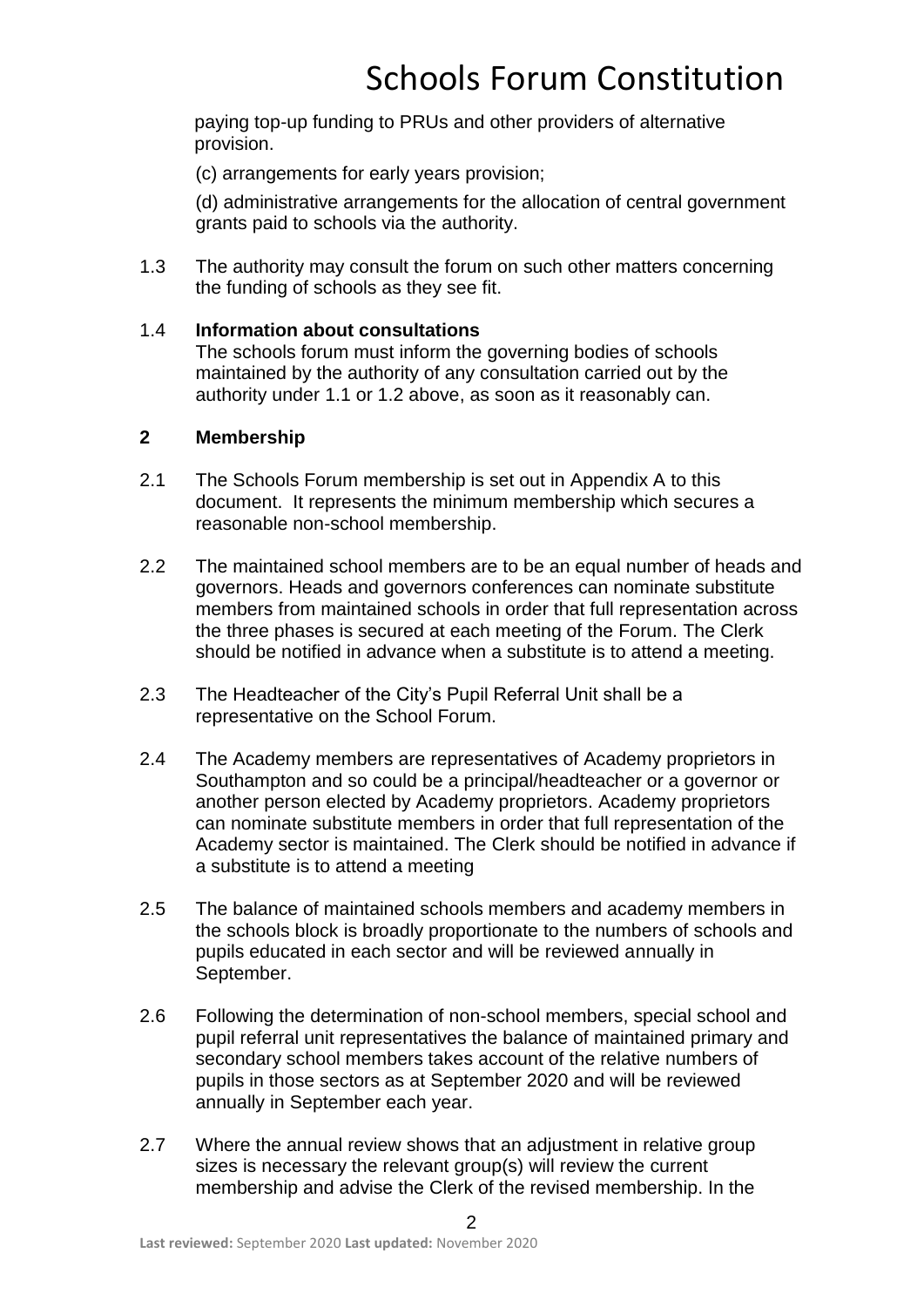absence of a voluntary agreement lots will be drawn by the Service Director for Children and Families.

- 2.8 Executive Member(s) of the City Council (usually the portfolio holders with responsibility for Children's Services, Education and Resources) can attend meetings, contribute to the discussion and receive first-hand the views of the Forum. Executive Members shall be non-voting members of the Forum.
- 2.9 The election processes for maintained schools, The Pupil Referral Unit, non-schools members and Academies will be through the Headteacher and governors conferences, The Pupil Referral Unit, the Teachers Liaison Panel, the Early Education and Childcare Partnership Steering Group, the FE Board, Southampton Academy proprietors as a group, and the Diocesan Education Liaison Group. The latter will always nominate one Church of England and one Roman Catholic representative. Such members will represent the collective views of their colleagues wherever possible.
- 2.10 Members' terms of office are normally for four years from the date of appointment. Members are encouraged to serve for a minimum of two years but may resign at any time by sending written notice to the Clerk. Members may stand for reappointment if they remain eligible.
- 2.11 Members cease to hold office when they are no longer part of the interest which they represent but can stay in office if they have a change of school within the same phase. Thus a governor or a head moving from an infant school to a junior school would still represent the same phase and remain a member but, if a maintained school became an Academy, then a head or governor at that school would no longer be part of the maintained schools' membership and would cease to hold office.
- 2.12 The administrative arrangements for the replacement and induction of members will be managed by the Clerk appointed to the Schools Forum and membership will be published on the Schools Forum website.

### **3. Conduct of Meetings**

- 3.1 The meetings will be open to the press and public.
- 3.2 During any meeting the Forum has the right to go pass a resolution to go into confidential session for all or part of the meeting. Confidential sessions are not open to the press and public.
- 3.3 The dates of meetings will be fixed on a 12 month cycle, with a minimum of four meetings per annum. The timing and frequency of meetings will be set by the Forum.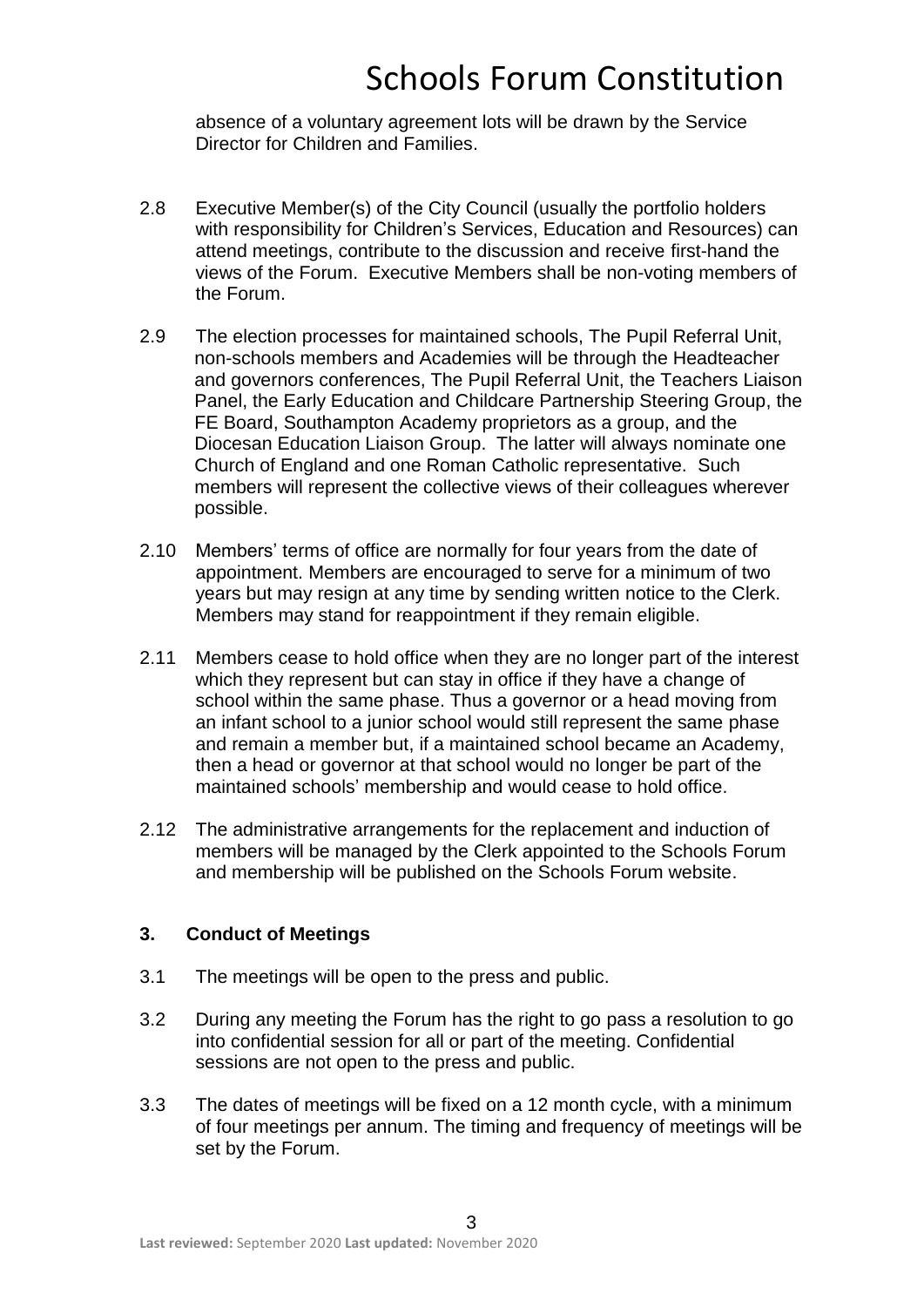- 3.4 The Forum will elect a Chair and a Vice-Chair for two years at the first meeting in each academic year beginning with an odd number i.e.2021/22, 2023/24 and so on. An elected Councillor or an officer of the Council cannot hold the office of Chair or Vice Chair of the Schools Forum.
- 3.5 Agenda items will be agreed in advance with the Chair of the Forum.
- 3.6 The agenda and all supporting papers shall be sent, whenever possible, to members of the Forum not less than five clear days (excluding weekends and bank holidays) before the meeting. Major items will be circulated, whenever possible, up to 10 working days prior to the meeting to allow representatives time to consult.
- 3.7 The quorum will be 40% of the total of school and non-school members and 40% representation from Primary, Secondary and SEND
- 3.8 Declarations of interest by members should be made at the start of the proceedings in accordance with the Members Code of Conduct. In the event of a Conflict of Interest it shall be at the discretion of Chair as to whether the conflicted member shall able to stay and / or vote on a particular issue.
- 3.9 In order to fulfil its functions the Forum may commission work from the City Council; commission work from outside the City Council and/or undertake additional consultation at the request of the City Council.
- 3.10 The Forum has discretion to set up sub committees and to determine the terms of reference and membership of those sub committees.
- 3.11 It will be normal practice for the Forum to indicate its view on all items. Where necessary a specific counted vote will be taken and where such a vote is taken the Clerk will record the numbers alongside the decision in the minutes of the meetings. Except as provided for in 3.12 all members are entitled to vote.
- 3.12 Non-school members, other than those who represent early year's providers, must not vote on matters relating to the funding formulae to be used by the local authority to determine the amounts to be allocated to schools and early years providers.
- 3.13 When considering those services where regulations allow for maintained primary and secondary schools to determine that budgets should be dedelegated and pooled centrally only those members representing the relevant maintained school phase may vote.
- 3.14 Minutes of the Forum will be circulated as draft minutes, with the approval of the chair, to members of the Schools Forum within 10 working days of the meeting and used by the Clerk to ensure actions agreed are implemented. Draft minutes will be adopted at the following meeting. The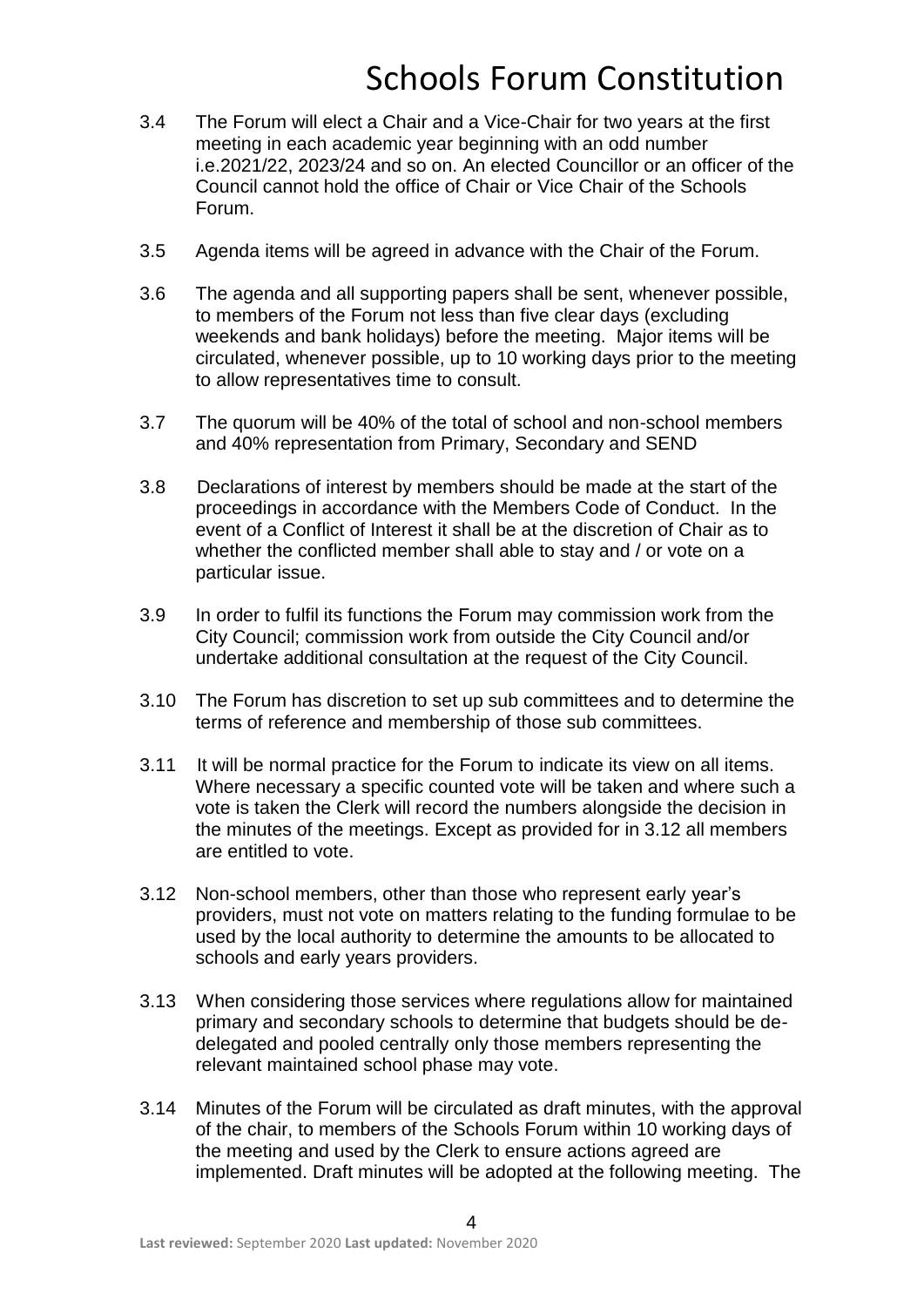Forum will determine any matters to be recorded as confidential. The adopted minutes will be included on the Education Intranet website.

3.15 The outcomes of discussions at the Schools Forum will feed into the Executive Member and other decision making processes of the City Council.

### **4. Administration**

- 4.1 A Clerk to the Schools Forum shall be nominated by the Service Director for Children and Families. The Clerk will be responsible for arranging all meeting administration including venue, notification of meetings, clerking and recording of meetings, pre-agenda management, distribution of agenda and minutes, including the results of meetings and the action taken by the City Council in response to Forum advice, to Forum members, and the wider school community (as agreed by the Schools Forum).
- 4.2 In accordance with the e-government strategy all Forum matters will be managed electronically wherever possible although on occasions the use of paper may be deemed more appropriate.
- 4.3 The Clerk will be responsible for the management of all expenses claims.
- 4.4 The Service Director for Finance and Commercialisation will be responsible for preparing and monitoring annual accounts on the cost of servicing the Schools Forum and all costs associated with work commissioned by the Schools Forum.

### **5. Costs of the Forum**

- 5.1 Costs will be attributable to the Schools Budget
- 5.2 The financial undertakings of the Forum will be bound by the current Financial Procedures, Financial Regulations and Contract Standing Orders as published by the Service Director for Finance and Commercialisation.

### **6. Members' Allowable Expenses**

- 6.1 The regulations require that members of the Forum be paid reasonable expenses. Expenses may be claimed as detailed below (6.2 - 6.5) in accordance with the current policy on travel allowances and claims as published by the Service Director for Finance and Commercialisation.
- 6.2 On travel it was agreed that members be reimbursed for the standard public transport fare. Motor vehicles will be reimbursed in line with the current casual staff rates specified by the NJC for local government services. Actual cost of parking will be met with proof of parking fee paid. Subsistence will not be paid.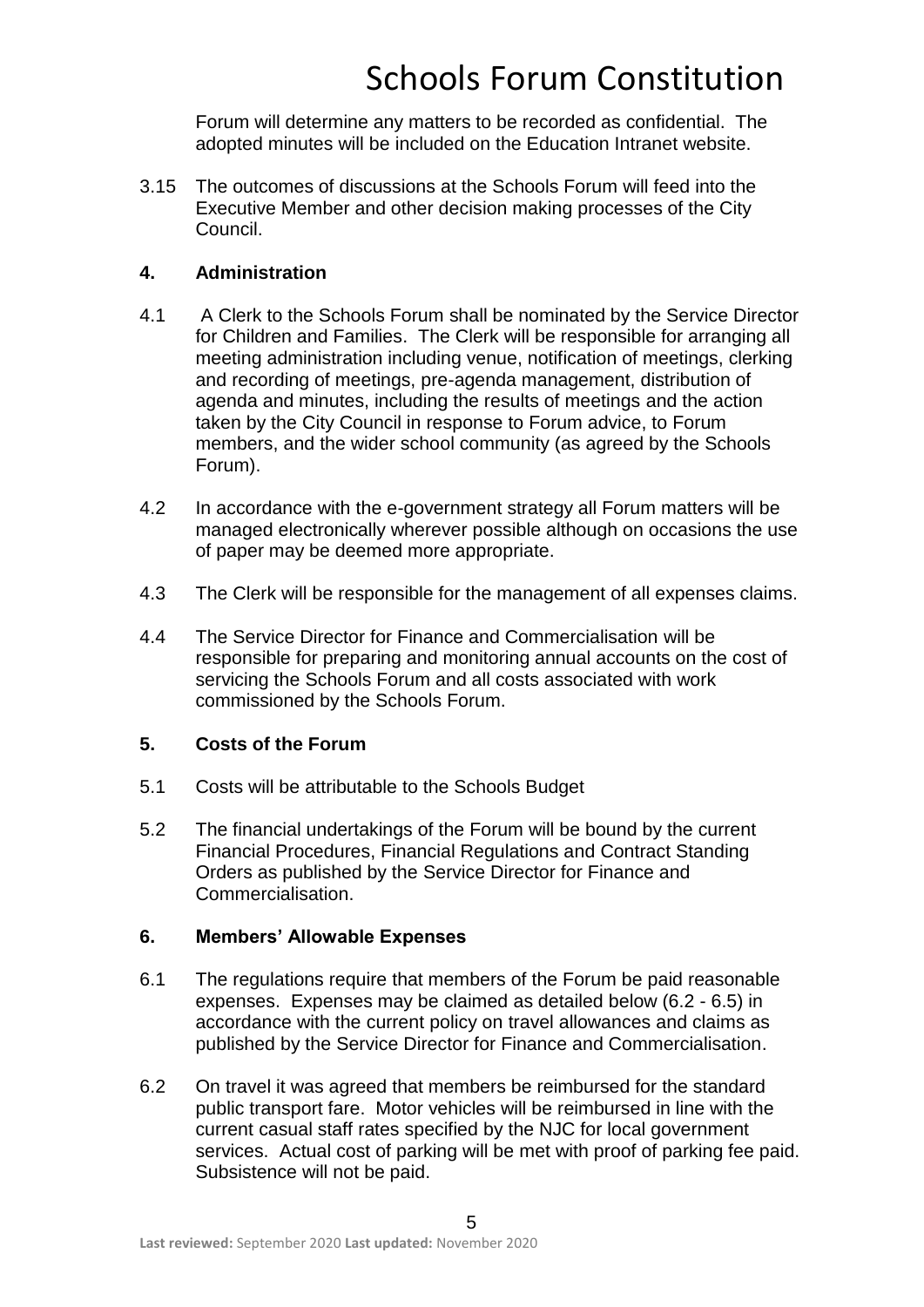- 6.3 Financial loss allowance will be paid. Entitlement to this allowance is subject to the respective member incurring any loss of earnings or any individual expenses (other than travel expenses).
- 6.4 Childcare arrangements will be reimbursed at actual cost of care with a registered childminder and/or establishment registered under the Children Act 1989. Receipts will be expected to be submitted along with the claim form.
- 6.5 The Clerk will be responsible for issuing claim forms and for ensuring that claims are submitted regularly and completed in accordance with the current policy on travel allowances and claims as published by the Service Director for Finance and Commercialisation. Claims may be submitted at any time but must be within the same financial year.